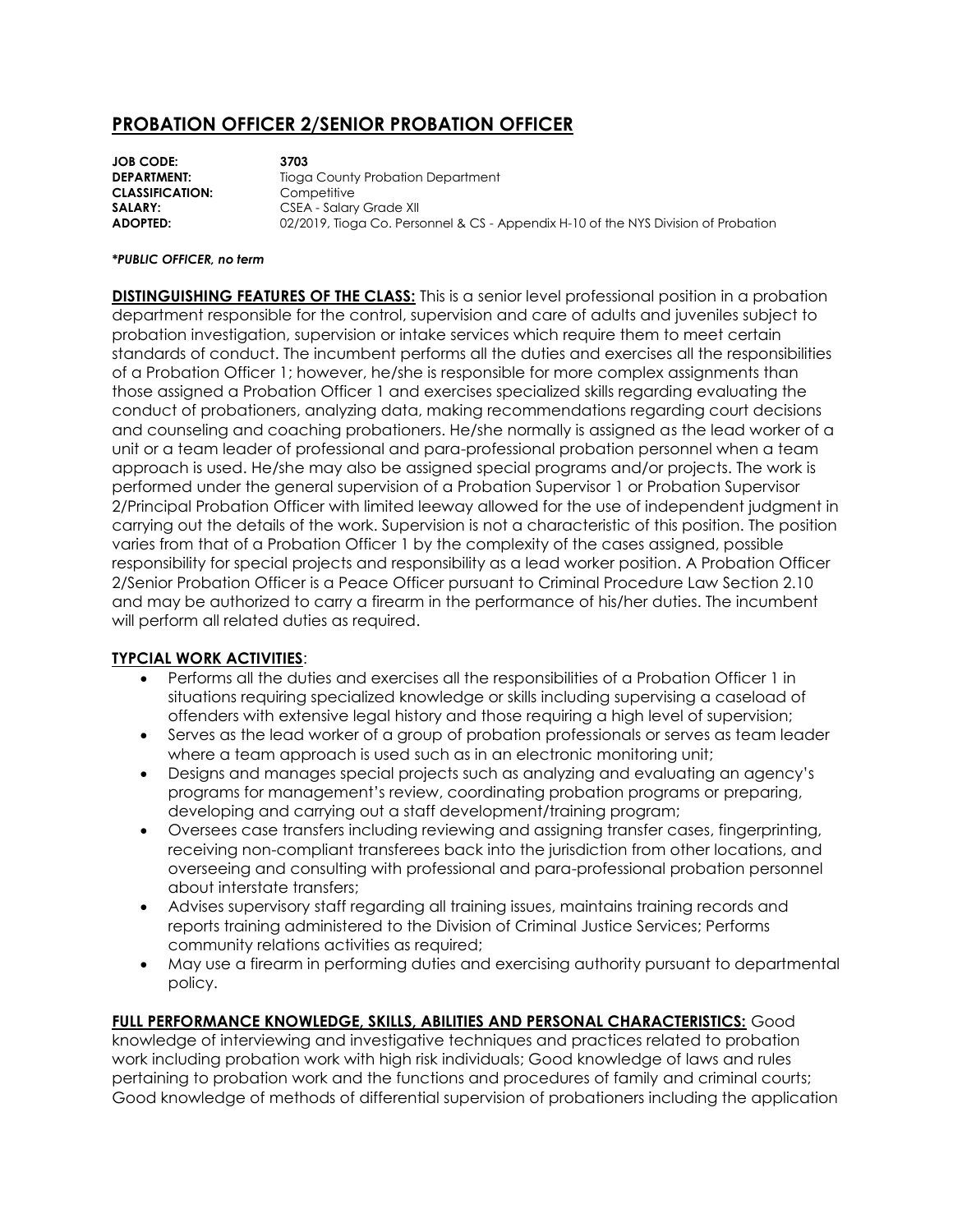of cognitive behavioral interventions and motivational techniques; Good knowledge of effective assessment, case planning and management including case planning and management; Good knowledge of special offender populations such as domestic violence offenders, sex offenders, DWI offenders, youthful offenders, juvenile offenders, Persons in Need of Supervision and juvenile delinquents; Good knowledge of juvenile and adult risk and needs assessment instruments; Good knowledge of tools used to monitor compliance with conditions of probation, such as, drug and alcohol screening, DNA collection, and electronic monitoring devices; Good knowledge of the powers of a Peace Officer; Good knowledge of social sciences, including sociology, psychology and demography; Good knowledge of community resources; Good knowledge of the rules of evidence, arrest laws and custody procedures; Working knowledge of factors related to crime and delinquency; Working knowledge of the provisions of the Health Insurance Portability and Accountability Act (HIPAA) regulations and policies relating to confidentiality of case record information; Working knowledge of the geography of the jurisdiction employed in; Working knowledge of employment, training and treatment options available to probationers; Working knowledge of firearm safety; Skill in the use of firearms where authorized; Ability to administer accurate and thorough assessments related to probation work with high risk individuals such as those with an extensive legal history; Ability to understand and follow oral and written instructions; Ability to analyze and organize data and prepare records and reports; Ability to conduct effective case planning for high risk individuals such as those with an extensive legal history; Ability to refer a probationer to the right types of services within the probation department and the broader community; Ability to promote and monitor change and take appropriate action to sustain growth or help high risk probationers initiate appropriate behavioral patterns; Ability to establish and maintain effective working relationships with others; Ability to counsel probationers regarding social, emotional and vocational problems; Ability to understand and interpret complex written technical information including statutes, regulations and operational procedures; Ability to administer or coordinate a professional staff development/training program; Ability to communicate effectively both orally and in writing; Ability to administer drug and alcohol testing and collect DNA samples as needed; Ability to understand and empathize with the needs and concerns of others; Ability to maintain composure and make rational judgments under stressful conditions; Ability to use a firearm safely and effectively if so authorized.

**OPEN COMPETITIVE MINIMUM QUALIFICATIONS:** Graduation from a regionally accredited college or university or one accredited by the New York State Board of Regents to grant degrees, with a Bachelor's degree or higher including or supplemented by thirty (30) credit hours in the social or behavioral sciences and two (2) years of experience as a Probation Officer 1.

**Note:** Course work at the graduate degree level in social work, social sciences, education, administration, law, criminal justice, or a related field may be substituted for work experience for a maximum of one (1) year of experience.

**PROMOTION QUALIFICATIONS:** One (1) year of permanent competitive class service as a Probation Officer 1.

**Special Requirement**: Where required, possession of a current driver's license or the ability to otherwise meet the transportation requirements of the position.

**Note:** Social science includes areas of study concerned with humans living in relation to other humans in a social environment and such as anthropology, criminal justice, economics, geography, history, political science, psychology and sociology. Behavioral science is a subset of social science characterized by observation of the behavior of living organisms and focused